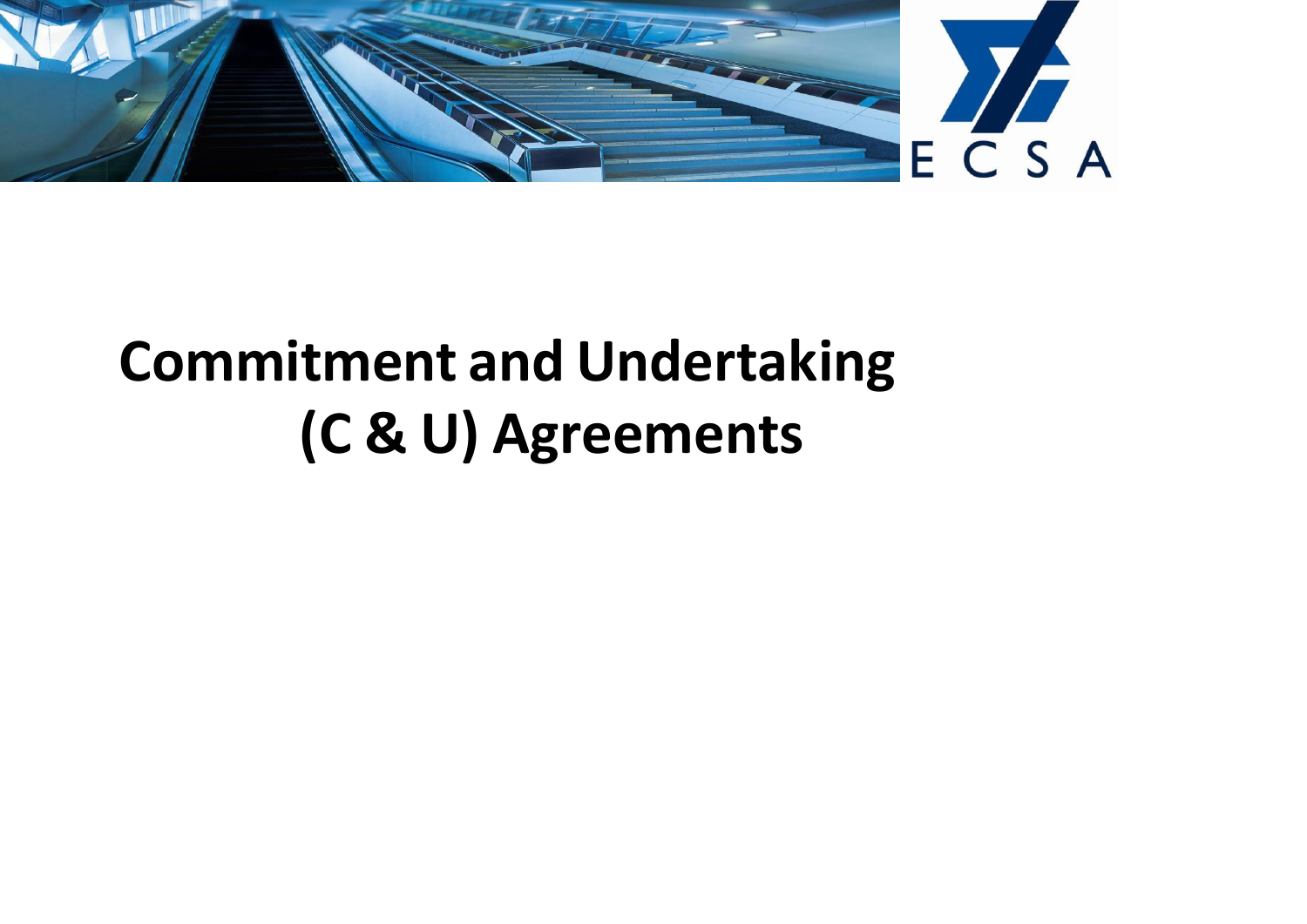

| 1. What is a C&U?                                                              | A Commitment and Undertaking is an agreement between the employer and ECSA,<br>in which the employer commits to train engineering candidates to the standard that is<br>required for registration.                                                                                                                                                                                                                                                                                                                                                                                                        |
|--------------------------------------------------------------------------------|-----------------------------------------------------------------------------------------------------------------------------------------------------------------------------------------------------------------------------------------------------------------------------------------------------------------------------------------------------------------------------------------------------------------------------------------------------------------------------------------------------------------------------------------------------------------------------------------------------------|
| 2. What are the requirements for an<br>employer to enter into a C&U agreement? | As long as an employer is able to provide a professionally registered mentor (either<br>internal or external), one or more competent supervisors, and is able to commit to an<br>adequate range of experience to ensure the development of competence (whether<br>fully within the organisation, or where necessary, through secondment) an employer<br>may enter into a C&U.                                                                                                                                                                                                                             |
| 3. What will an employer benefit from<br>entering into a C&U?                  | The C&U offers many benefits:<br>By training candidates in a structured manner, with the 11 Outcomes in mind,<br>employers will develop competent engineering professionals to expand their team of<br>professionals. Candidates will generally attain the level of competence required in a<br>shorter time than their peers who are not trained in a structured manner.<br>If an employer signs a C&U, it gives their candidates the assurance that they are<br>committed to quality training. This therefore makes them an employer of choice, so<br>they are able to attract high caliber candidates. |
|                                                                                | By signing a C&U, management and mentors will be in the ECSA database and will<br>be notified of any changes in the registration process.                                                                                                                                                                                                                                                                                                                                                                                                                                                                 |
|                                                                                | The ECSA assessors and reviewers are given assurance that candidates have been<br>through a structured process, overseen by mentors who understand what is required.<br>Thus, applications should theoretically be easier to assess.                                                                                                                                                                                                                                                                                                                                                                      |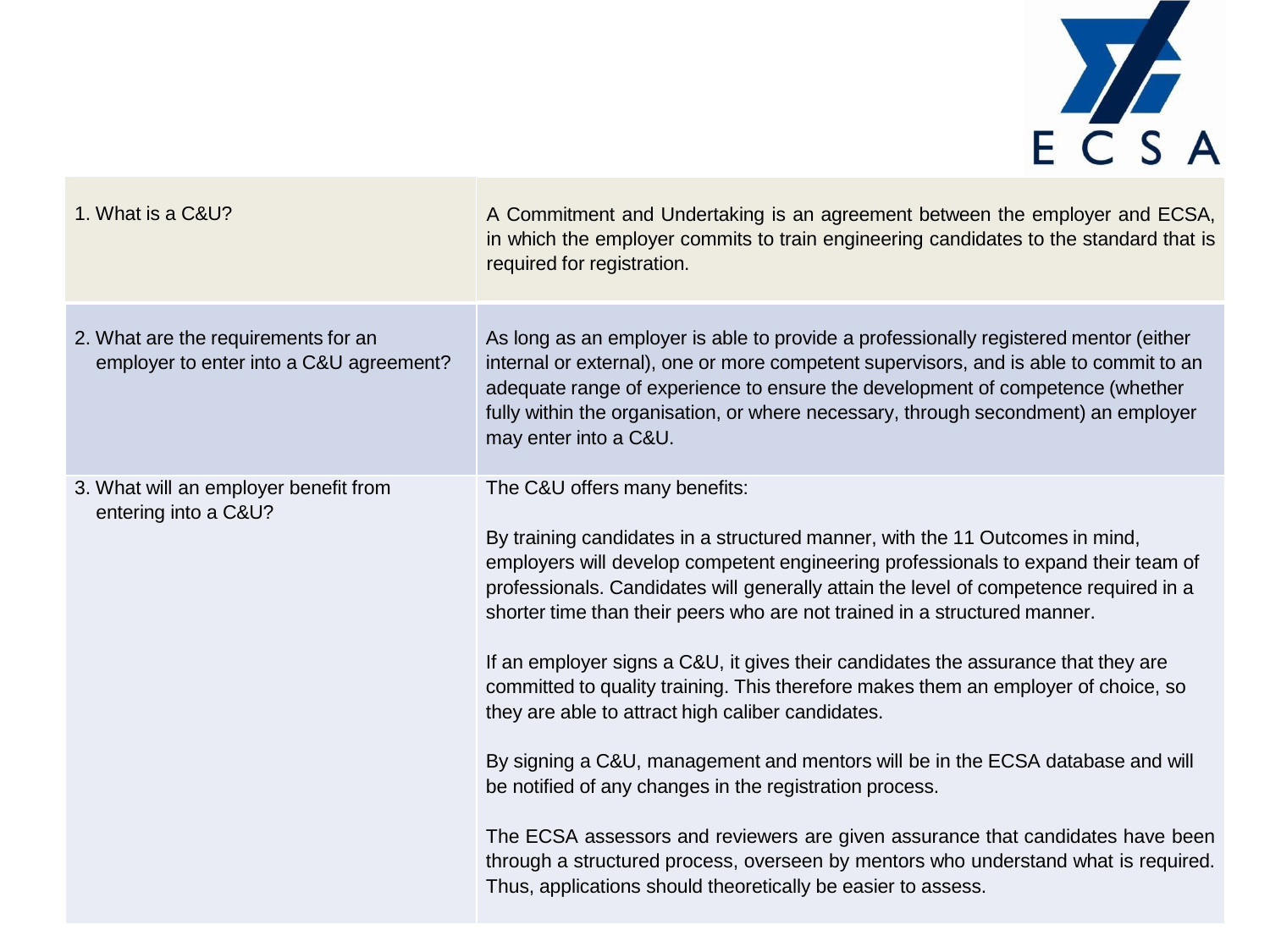

| 4. Does ECSA assist companies to establish<br>structured training programmes to enable<br>them to enter into C&Us?       | ECSA does not specifically engage with companies to develop individual training<br>programmes. However, the Discipline-specific Training Guidelines (R-05n) offer<br>guidance per discipline on the type of training that candidates should undergo to<br>develop the competence required.                                                                                                                                                                                                                                                                                                                                                                                                                                                                                                                                                                                                                                                                                                                                                                                                                                                                                                                                                                                                                                                                       |
|--------------------------------------------------------------------------------------------------------------------------|------------------------------------------------------------------------------------------------------------------------------------------------------------------------------------------------------------------------------------------------------------------------------------------------------------------------------------------------------------------------------------------------------------------------------------------------------------------------------------------------------------------------------------------------------------------------------------------------------------------------------------------------------------------------------------------------------------------------------------------------------------------------------------------------------------------------------------------------------------------------------------------------------------------------------------------------------------------------------------------------------------------------------------------------------------------------------------------------------------------------------------------------------------------------------------------------------------------------------------------------------------------------------------------------------------------------------------------------------------------|
| 5. Are C&Us entered into with all employers<br>in the profession and what is their impact in<br>registering candidates?  | The intention of the C&U is to ensure that employers commit to quality training to<br>support candidates to develop the competence required for registration.<br>When structured programmes and regular interactions, reviews and assessments<br>take place, candidates tend to be ready for registration sooner than their peers who<br>are not in structured programmes. Many employers who have honoured their C&U<br>agreements have been successful with registering their candidates over the years.<br>The legacy C&U agreements were a simple one-page document in which the CEO<br>committed training candidates. To offer more comprehensive guidance, a new C&U<br>document has been developed, (R 11 P) which is composed of relevant extracts<br>from all policy, standard and guideline documents, outlining the roles of the<br>employer, mentor and supervisors. The new C&U contains two agreements - a<br>detailed agreement for the employer to sign, which includes management and HR<br>contact details, and a bulleted list of what they are committing to, and a mentor C&U.<br>This contains a list of activities which the mentor commits to and signs. Mentor<br>agreements will be appended to the employer's C&U. The new format C&Us will be<br>valid for 5 years, rather than the current practice of being in place indefinitely. |
| 6. What happens if I register as a candidate<br>and train under a C&U and it lapses before I<br>register professionally? | The intention of renewing C&Us is for ECSA to ensure that contact and mentor<br>details are kept up to date. There will thus not be a problem with registering if the<br>C&U has lapsed. However, candidates should encourage their employers to keep<br>C&Us up to date.                                                                                                                                                                                                                                                                                                                                                                                                                                                                                                                                                                                                                                                                                                                                                                                                                                                                                                                                                                                                                                                                                        |